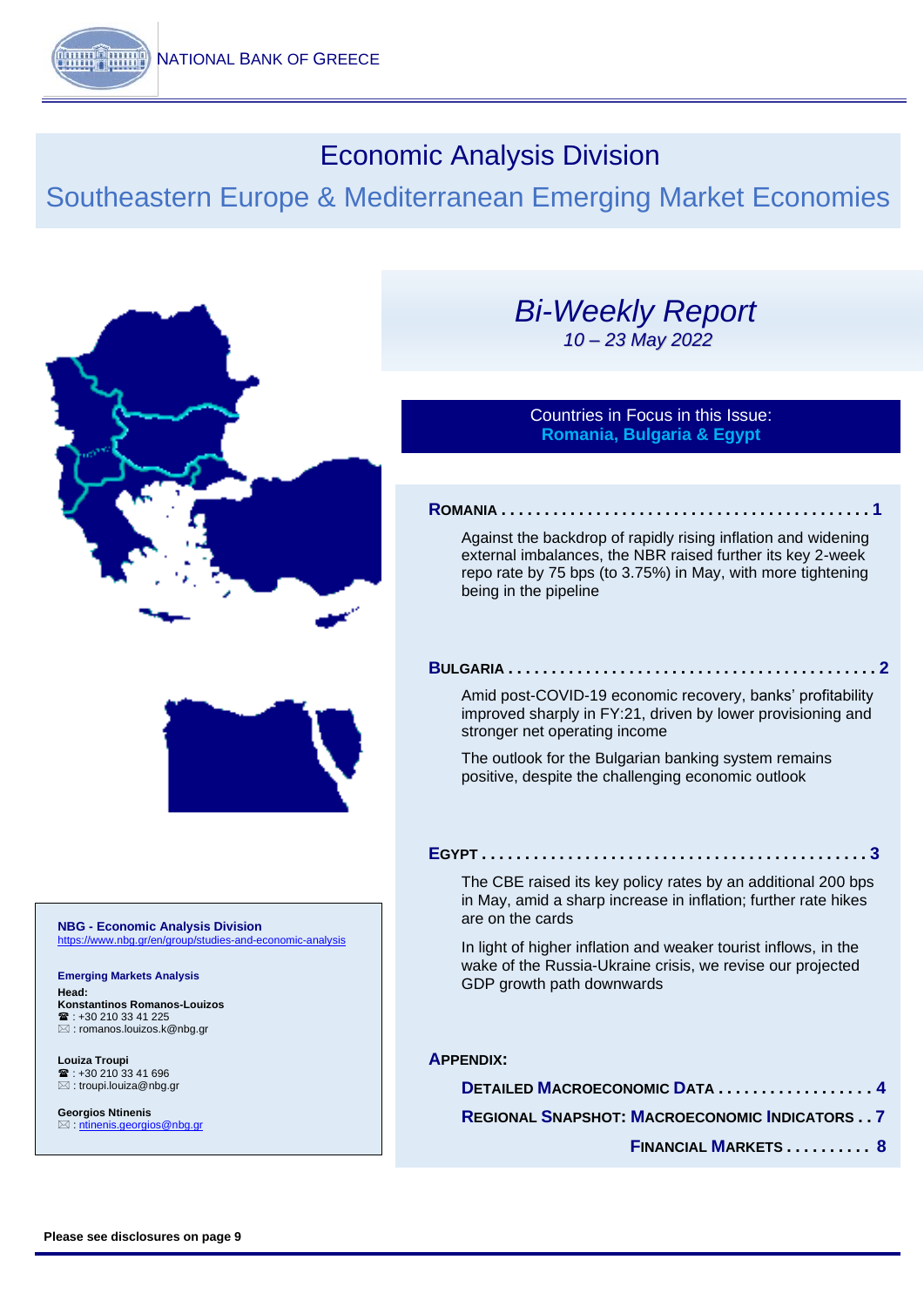

<span id="page-1-0"></span>



-4 -2  $\Omega$ -4 -2  $\Omega$ 2016 2017 2018 2019 2020 2021 2022F 2023F **Fiscal Impulse/Contraction (pps of GDP)** Real GDP (y-o-y % change)

|                         | 23 May. | $3-MF$ | $6-MF$ | $12-MF$ |
|-------------------------|---------|--------|--------|---------|
| 1-m ROBOR $(\%)$        | 5.2     | 5.8    | 6.2    | 5.9     |
| <b>RON/EUR</b>          | 4.94    | 4.98   | 5.02   | 5.04    |
| Sov. Spread (2024, bps) | 164     | 160    | 155    | 140     |

|                            | 23 May | $1-W%$ |        | <b>YTD %</b> |        | $2-Y%$ |
|----------------------------|--------|--------|--------|--------------|--------|--------|
| <b>BET-BK</b>              | 2,267  | 0.5    |        |              | $-9.8$ | 37.8   |
|                            |        |        |        |              |        |        |
|                            | 2019   | 2020   | 2021   |              | 2022F  | 2023F  |
|                            | 4.2    | $-3.7$ | 5.9    |              | 5.4    | 3.2    |
| Inflation (eop, %)         | 4.0    | 2.1    | 8.2    |              | 12.4   | 8.1    |
| Cur. Acct. Bal. (% GDP)    | $-4.9$ | $-5.0$ | $-7.0$ |              | $-7.3$ | $-6.2$ |
| Fiscal Bal. (% GDP)        | $-4.6$ | $-9.6$ | $-6.8$ |              | $-6.5$ | $-5.5$ |
| <b>Real GDP Growth (%)</b> |        |        |        |              |        |        |

Sources: Reuters, INSSE, NBR, Ministry of Finance & NBG estimates

**Against the backdrop of rapidly rising inflation and widening external imbalances, the NBR raised further its key 2-week repo rate by 75 bps (to 3.75%) in May, with more tightening being in the pipeline**. The NBR's move brings the total rate hikes to 250 bps since October 2021. However, the extent of the tightening carried out so far is much larger than suggested by the change in the key rate, as the money market yield curve has shifted upwards by c. 320 bps (for shortterm tenors) to 410 bps (for long-term tenors) at the same time.

The main factors driving the NBR's push for higher interest rates include:  $\Box$  first and foremost, the significant upward shift in the inflation outlook. Following global trends, domestic headline inflation has been rising rapidly over the past months (hitting a multi-year high of 13.8% y-o-y in April against -- an already elevated -- 8.2% at end-2021), mainly driven by the rise in international commodity (especially energy and food) prices, in the aftermath of the Russia-Ukraine crisis. In view of implied strong second-round effects from higher commodity prices, on the one hand, and still solid demand-side pressures, on the other hand, we expect headline inflation to remain stubbornly high throughout most part of the year. Some easing is expected to be seen only in H2:21, mostly thanks to positive base effects related to energy prices, with headline inflation projected at 12.4% y-o-y at end-2022. In view of the sizeable negative base effect from the elimination of the cap on electricity and gas prices in April '23, headline inflation is projected to remain above the NBR's target of 2.5±1% throughout next year as well. Worryingly, the uncertainty surrounding our forecast is high, as persistently high inflation raises the risk of wage-price spiral.

 $\Box$  the alarmingly high current account deficit (CAD). The current account remains under strong pressure (widening further to a multi-year high of 7.5% of GDP on a 12-month rolling basis in March from 7.0% in FY:21), reflecting strong economic growth (GDP growth rebounded to 6.5% y-o-y s.a. in Q1:22 from 2.4% in Q4:21) and the impact of rising global commodity prices and ongoing disruptions in global supply chains. Even adjusting for the two latter factors, the underlying CAD remains markedly high (at c. 5.0% of GDP, well above the level implied by economic fundamentals and desirable policy settings (c. 1.5% of GDP, IMF estimate, Aug. '21), pointing not only to underlying structural imbalances but also to a positive policy gap.

All said, despite the strong downside risks to the economic outlook, the NBR cannot but tighten further its policy to address these challenges. Yet, in view of the relatively high level of FX reserves (covering more than 4 months of GNFS imports) and the prospect of significant (FXsupportive) capital transfers from the RRF, the NBR could afford to stay somewhat "behind the curve". As a result, we see the end of the NBR's tightening cycle at end-2022, with the key rate reaching at 5.0% at that time (up 125 bps from its current level). At the same time, we expect the NBR to continue to actively manage market liquidity, keeping money market rates in the upper half of the NBR's interest rate corridor (±1.0 pp around the key rate). The magnitude of the policy tightening could prove to be bigger than envisaged, should significant delays in fiscal consolidation arise, prompting a rebalancing of policies. Note that, following a sizeable fiscal tightening of 2.8 pps in FY:21 (to 6.8% of GDP), the budget deficit is expected to narrow only marginally this year, to 6.5% of GDP, reflecting policy support to alleviate the impact of the inflation shock on the economy. The widening negative interest rate differential between Romania and its peers (namely Poland, Hungary and the Czech Republic, where the key rates currently stand at 5.25%, 5.4% and 5.75%, respectively) could also act as a catalyst, should it lead to increased capital outflows, heightening pressures on the RON.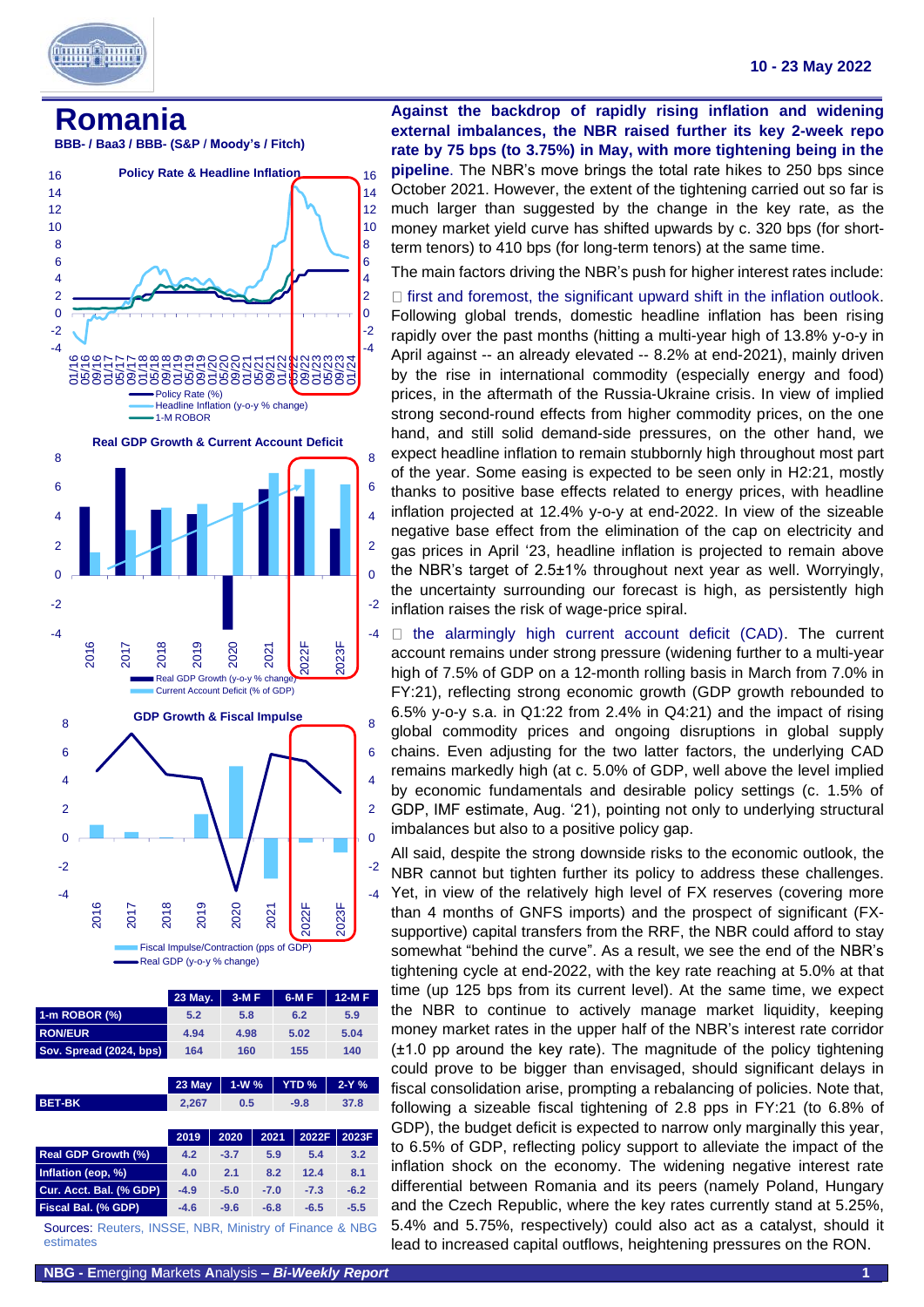

<span id="page-2-0"></span>**Bulgaria**







|                               | 23 May | $3-MF$ | $6-MF$       | $12-MF$ |
|-------------------------------|--------|--------|--------------|---------|
| <b>Base Interest Rate (%)</b> | 0.0    | 0.0    | 0.0          | 0.2     |
| <b>BGN/EUR</b>                | 1.96   | 1.96   | 1.96         | 1.96    |
| Sov. Spread (2022, bps)       | 101    | 105    | 103          | 100     |
|                               |        |        |              |         |
|                               | 23 May | $1-W%$ | <b>YTD %</b> | $2-Y%$  |

| <b>SOFIX</b>               | 614    | 2.3    | $-3.3$ |        | 36.5   |  |
|----------------------------|--------|--------|--------|--------|--------|--|
|                            | 2019   | 2020   | 2021   | 2022F  | 2023F  |  |
| <b>Real GDP Growth (%)</b> | 4.0    | $-4.4$ | 4.2    | 3.0    | 3.1    |  |
| Inflation (eop, %)         | 3.8    | 0.1    | 7.8    | 12.0   | 3.6    |  |
| Cur. Acct. Bal. (% GDP)    | 1.9    | $-0.1$ | $-0.4$ | $-1.4$ | $-0.8$ |  |
| Fiscal Bal. (% GDP)        | $-1.0$ | $-2.9$ | $-2.9$ | $-5.0$ | $-3.8$ |  |
|                            |        |        |        |        |        |  |

Sources: Reuters, NSI, Eurostat, Ministry of Finance & NBG estimates

**Banks' profitability improved sharply in FY:21, in line with post-COVID-19 economic recovery**. In FY:21, banks' profits surged by 73.8% to BGN 1.4bn (equivalent to 1.1% of GDP), due not only to lower provisioning charges but also to a rebound in net operating income. As a result, ROAE and ROAA strengthened further to 8.9% and 1.1% in FY:21, respectively, from 5.5% and 0.7% in FY:20.

**Provisioning charges dropped in FY:21, reflecting improved asset quality metrics**. Indeed, economic recovery from the COVID-19 shock benefitted asset quality, with the NPL ratio falling to a post-GFC low of 6.0% at end-2021 (still higher, though, than that of Bulgaria's regional peers) from 7.4% at end-2020, despite the roll-back of the central bank's debt moratorium programme. As a result, banks continued to build up provisions in FY:21, but at a much slower pace compared with the previous year, bringing down the cost-of-risk to 75 bps from 116 bps in FY:20. Reflecting improved asset quality, the NPL coverage ratio for the overall banking system strengthened to 72.4% at end-2021 from 62.8% at end-2020, well above the EU average of 45%.

12 15 18 rise of 4.5% in FY:20) and the (gradual) resumption of deferred debt 21 24 **Net operating income rebounded in FY:21, providing a critical boost to overall profitability**. Net interest income (NII) strengthened in FY:21 (up 4.1%), in line with strong credit growth (up 8.3% against a payments. Note that the increase in NII came against the backdrop of a slightly lower net interest margin (reaching 220 bps in FY:21 against 228 bps in FY:20, still double that of euro area banks). Net non-interest income also increased in FY:21 (up 12.0%), driven by lower net fees and commission income

Profitability would have been stronger had operating expenses not risen markedly in FY:21 (up 4.9%), partly due to expenses related to banks' digital transformation. All said, the efficiency of the banking system improved, with the cost-to-income ratio easing to 46.2% in FY:21 from 47.1% in FY:20, overperforming compared with the EU average (63%).

**The outlook for the Bulgarian banking system remains positive, despite the challenging economic outlook.** Economic activity is set to moderate markedly this year (to 3.0% from 4.2% in FY:21), in the aftermath of the Russia-Ukraine conflict, with surging inflation seriously testing the private sector's repayment capacity. Against this backdrop, and in view of the elevated ratio of underperforming loans (i.e. Stage 2 loans under the IFRS 9, representing 12.1% of total loans at end-2021), provisioning is unlikely to go further down this year, with risks, in fact, tilted to the upside. Note that Bulgaria's banking system is not directly exposed to Russia and Ukraine.

In this environment, banks' profitability should be underpinned by strong NII expansion in FY:22. Indeed, despite the envisaged (gradual) tightening in financing conditions (albeit from a very accommodative base) and the hike in banks' countercyclical capital buffer (to 1.0% in October 2022 and 1.5% in April 2023 from 0.5% currently), we expect credit growth to remain solid in the period ahead, driven by the corporate segment, which would need to co-finance the investment projects included in the country's Recovery & Resilience Plan. The latter has a total value of EUR 10.4bn, with EUR 2.4bn (or c. 3.5% of FY:21 GDP) due to come from private sources. The banking system's strong liquidity position (with loans accounting for less than 70% of deposits) bodes well for strong credit expansion. The envisaged normalisation in debt service payments, following the expiry of the COVID-19-related debt moratorium, should also sustain NII in FY:22.

All said, banks' strong overall capital adequacy (with the associated ratio standing at 22.6%, above the minimum regulatory threshold of 8%) provides a line of defense against potential stress.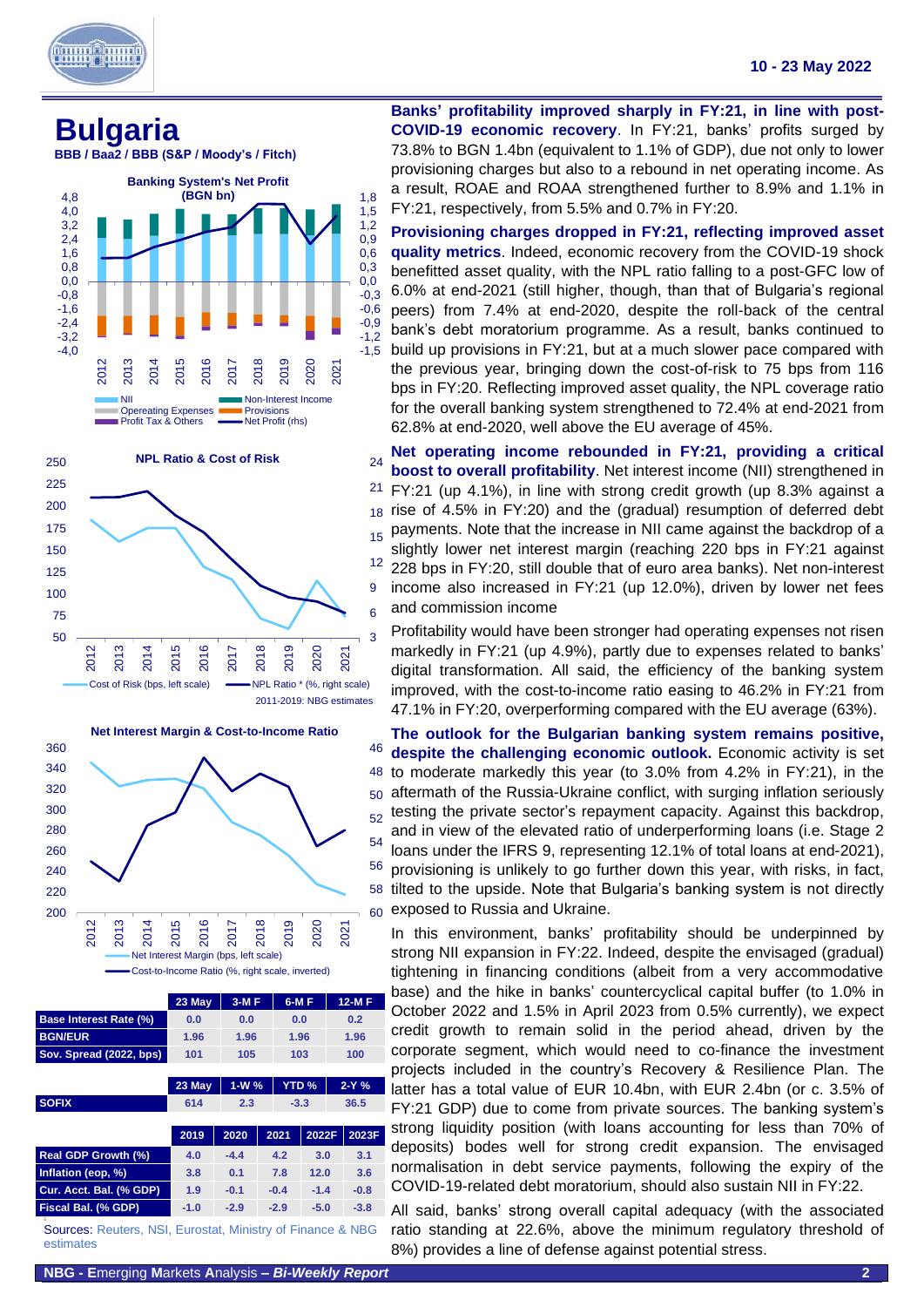Ϊ

# <span id="page-3-0"></span>**Egypt**

**B / B2 / B+ (S&P / Moody's / Fitch)**



|                            | 23 May | $1-W%$ |        | <b>YTD %</b>  | $2-Y%$ |
|----------------------------|--------|--------|--------|---------------|--------|
| <b>HERMES 100</b>          | 1,156  | $-0.2$ |        | $-9.7$        | 23.8   |
|                            |        |        |        |               |        |
|                            | 18/19  | 19/20  |        | 20/21E 21/22F | 22/23F |
| <b>Real GDP Growth (%)</b> | 5.6    | 3.6    | 3.3    | 5.5           | 4.5    |
| Inflation (eop. %)         | 9.4    | 5.6    | 4.9    | 15.5          | 7.8    |
| Cur. Acct. Bal. (% GDP)    | $-3.6$ | $-3.1$ | $-4.6$ | $-4.3$        | $-3.6$ |
| Fiscal Bal. (% GDP)        | $-8.1$ | $-7.9$ | $-7.4$ | $-7.2$        | $-6.6$ |
|                            |        |        |        |               |        |

Sources: Reuters, CBE & NBG estimates

**The CBE raised its key policy rates by an additional 200 bps in May, amid a sharp increase in inflation; further rate hikes are on**  the cards. At its May 19<sup>th</sup> MPC meeting, the CBE hiked its overnight deposit, 1-week repo, and overnight lending rates by a further 200 bps to 11.25%, 11.75%, and 12.25%, respectively, bringing the total rate hikes to 300 bps since March. In our view, the aim of the CBE's aggressive policy tightening is twofold:

*i) to contain inflationary pressures.* After remaining in check for nearly 2 years, headline inflation has embarked on an upward trend, reaching a 3-year high of 13.1% y-o-y in April, well above the CBE's target range of 7±2%. This performance has come mainly on the back of the steep hike in global food prices, following the outbreak of the Russia-Ukraine conflict. Note that Egypt relies on imports to cover its basic food needs, which account for a sizeable  $\frac{1}{3}$  of the CPI basket. The recent depreciation of the EGP (see below) has also taken a toll. Looking ahead, inflation is set to remain on upward trend over the next months, due to strong second round effects related to the two aforementioned factors as well as hikes in regulated energy prices, hitting a peak of 17.0% y-o-y in August. Thereafter, it is expected to subside gradually, yet remain above the CBE's target band until the end of FY:22/23.

*ii) to shore up investor appetite for local debt* (after a sudden pull out in March, in the wake of the Russia-Ukraine crisis and the Fed's tightening), *so as to relieve pressure from the currency*. Recall that the sharp drop in portfolio inflows, which have emerged as one of the main sources of FX income, prompted the CBE to allow a 15% depreciation of the EGP against the USD in March, after 2 years of stability.

With this view, we expect the CBE to proceed with additional 150 bp rate hikes by end-22, outpacing major central banks' tightening course.

14 However, following the escalation of the Russia-Ukraine crisis, the 15 non-oil manufacturing exports (mainly chemicals, metals & textile). 16 supported by higher gas production, a rebound in tourism inflows and **In light of higher inflation and weaker tourist inflows, in the wake of the Russia-Ukraine crisis, we revise our projected GDP growth path downwards.** Economic activity started FY:21/22 (July '21-June '22) on a strong footing, growing by a 9.0% y-o-y in H1:21/22, outlook for the economy has deteriorated, with GDP growth now projected at 5.5% in FY:21/22 and 4.5% in FY:22/23 (downwardly revised from 6.1% and 5.1% previously, respectively).

Specifically, private consumption should remain the main growth driver, with its pace of expansion moderating, however, compared with the previous quarters, reflecting the impact of higher-than-initially-envisaged inflation. On a positive note, strong remittance inflows (mainly from workers in oil-producing GCC countries) and the loose incomes policy (incl. hikes in pensions, public sector wages, the minimum wage and cash transfers) would provide households some buffer against high inflation.

Importantly, although heightened uncertainty does not bode well for investment, gross capital formation should continue to expand at a relatively solid pace in the period ahead, driven by export-oriented sectors (especially the energy sector), which should benefit from the EU's decoupling from Russian supplies. The new agreement with the IMF, which is expected to be sealed shortly, should further strengthen investor confidence. Note that, albeit losing steam, public investment, is set to continue providing a critical boost to overall growth, as several multi-year infrastructure megaprojects are still ongoing.

Finally, net exports are expected to be affected by the abrupt drop in tourist arrivals from Russia and Ukraine (combined accounting for a sizeable 30% of total tourist arrivals). Higher energy exports should provide some offsetting gains, however.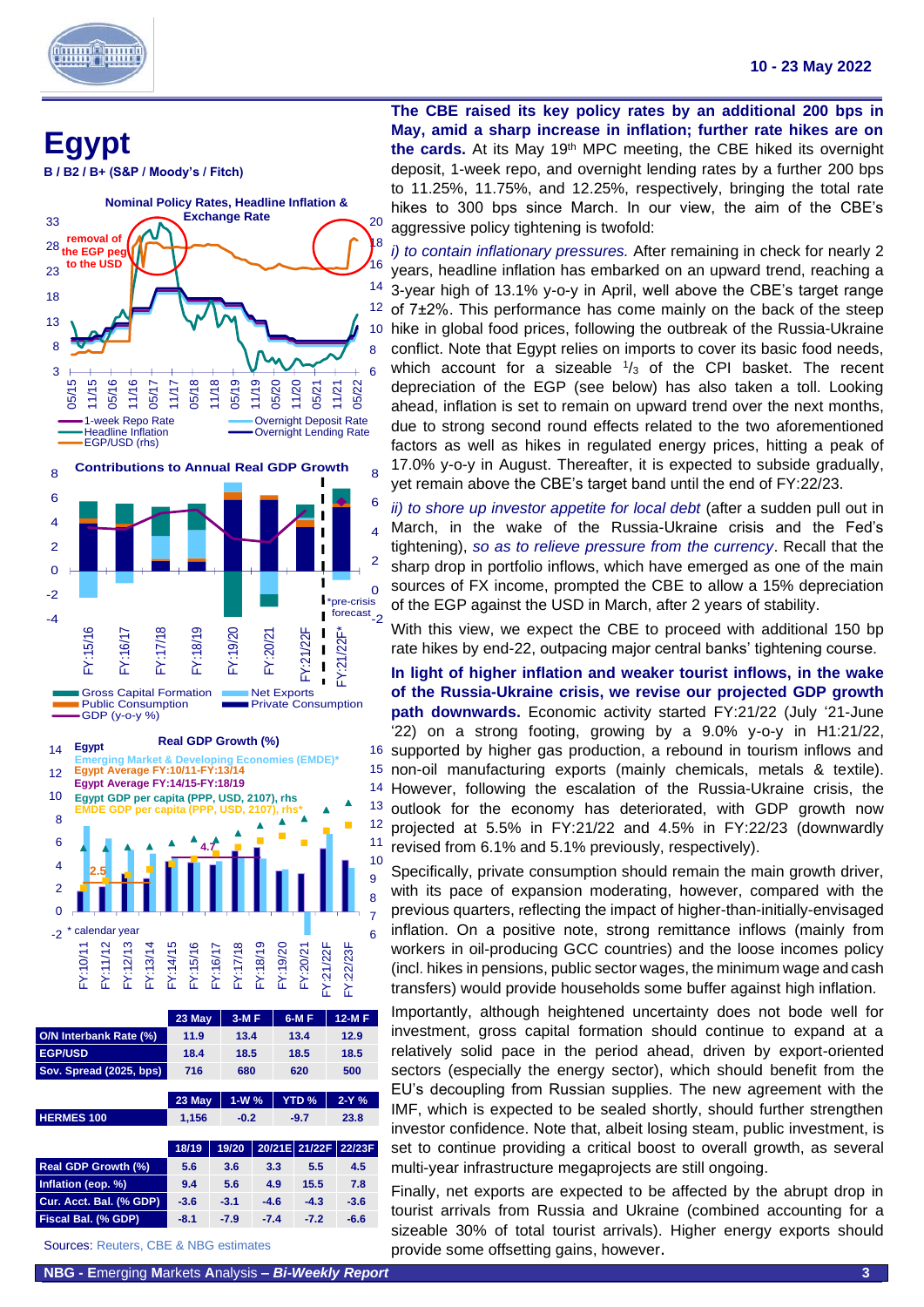

# **DETAILED MACROECONOMIC DATA**

<span id="page-4-0"></span>

| <b>ROMANIA</b>                                |                          |           |           |           |           |  |  |
|-----------------------------------------------|--------------------------|-----------|-----------|-----------|-----------|--|--|
|                                               | 2019                     | 2020      | 2021      | 2022f     | 2023f     |  |  |
|                                               | <b>Real Sector</b>       |           |           |           |           |  |  |
| Nominal GDP (EUR million)                     | 223,269                  | 219,004   | 239,762   | 280,402   | 309,268   |  |  |
| GDP per capita (EUR)                          | 11,500                   | 11,330    | 12,406    | 14,509    | 16,004    |  |  |
| GDP growth (real, %)                          | 4.2                      | $-3.7$    | 5.9       | 5.4       | 3.2       |  |  |
| Unemployment rate(ILO definition, %, aop)     | 4.9                      | 6.1       | 5.6       | 5.5       | 5.2       |  |  |
| <b>Prices and Banking</b>                     |                          |           |           |           |           |  |  |
| Inflation (%, eop)                            | 4.0                      | 2.1       | 8.2       | 12.4      | 6.5       |  |  |
| Inflation (%, aop)                            | 3.8                      | 2.6       | 5.0       | 12.4      | 8.1       |  |  |
| Loans to the Private Sector (% change, eop)   | 7.0                      | 5.0       | 14.3      |           |           |  |  |
| Customer Deposits (% change, eop)             | 12.6                     | 15.3      | 13.7      |           |           |  |  |
| Loans to the Private Sector (% of GDP)        | 24.6                     | 25.9      | 26.4      |           |           |  |  |
| Retail Loans (% of GDP)                       | 13.5                     | 14.2      | 13.9      |           |           |  |  |
| Corporate Loans (% of GDP)                    | 11.1                     | 11.7      | 12.5      |           |           |  |  |
| Customer Deposits (% of GDP)                  | 33.1                     | 38.3      | 38.8      |           |           |  |  |
| Loans to Private Sector (% of Deposits)       | 74.4                     | 67.8      | 68.1      |           |           |  |  |
| Foreign Currency Loans (% of Total Loans)     | 32.0                     | 29.7      | 27.9      |           |           |  |  |
|                                               | <b>External Accounts</b> |           |           |           |           |  |  |
| Merchandise exports (EUR million)             | 63,066                   | 57,560    | 70,194    | 74,620    | 79,356    |  |  |
| Merchandise imports (EUR million)             | 80,918                   | 76,509    | 93,355    | 101,585   | 106,023   |  |  |
| Trade balance (EUR million)                   | -17,852                  | $-18,949$ | $-23,161$ | $-26,965$ | $-26,666$ |  |  |
| Trade balance (% of GDP)                      | $-8.0$                   | $-8.7$    | $-9.7$    | $-9.6$    | $-8.6$    |  |  |
| Current account balance (EUR million)         | $-10,907$                | $-10,900$ | $-16,573$ | $-20,357$ | -19,236   |  |  |
| Current account balance (% of GDP)            | $-4.9$                   | $-5.0$    | $-7.0$    | $-7.3$    | $-6.2$    |  |  |
| Net FDI (EUR million)                         | 4,848                    | 2,960     | 7,306     | 6,941     | 7,635     |  |  |
| Net FDI (% of GDP)                            | 2.2                      | 1.4       | 3.0       | 2.5       | 2.5       |  |  |
| International reserves (EUR million)          | 32,926                   | 37,379    | 40,475    | 40,659    | 42,308    |  |  |
| International reserves (Months <sup>a</sup> ) | 4.0                      | 4.9       | 4.3       | 4.0       | 4.0       |  |  |
|                                               | <b>Public Finance</b>    |           |           |           |           |  |  |
| Primary balance (% of GDP)                    | $-3.4$                   | -8.2      | $-5.3$    | -5.1      | -4.1      |  |  |
| Fiscal balance (% of GDP)                     | $-4.6$                   | $-9.6$    | $-6.8$    | $-6.5$    | $-5.5$    |  |  |
| Gross public debt <sup>b</sup> (% of GDP)     | 35.0                     | 46.9      | 48.6      | 49.2      | 51.0      |  |  |
|                                               | <b>External Debt</b>     |           |           |           |           |  |  |
| Gross external debt (EUR million)             | 109,783                  | 126,750   | 134,617   | 145,809   | 154,634   |  |  |
| Gross external debt (% of GDP)                | 49.2                     | 57.9      | 56.1      | 52.0      | 50.0      |  |  |
| External debt service (EUR million)           | 17,442                   | 17,291    | 16,079    | 17,000    | 17,250    |  |  |
| External debt service (% of reserves)         | 53.0                     | 46.3      | 39.7      | 41.8      | 40.8      |  |  |
| External debt service (% of exports)          | 19.4                     | 21.3      | 16.4      | 16.3      | 15.4      |  |  |
|                                               | <b>Financial Markets</b> |           |           |           |           |  |  |
| Policy rate (1-w repo rate, %, eop)           | 2.5                      | 1.5       | 1.8       | 5.0       | 5.0       |  |  |
| Policy rate (1-w repo rate, %, aop)           | 2.5                      | 1.8       | 1.4       | 3.8       | 5.0       |  |  |
| 10-Y Bond Yield (%, eop)                      | 4.5                      | 3.1       | 5.1       | 6.6       | 6.2       |  |  |
| Exchange rate: EUR (eop)                      | 4,786                    | 4,863     | 4,946     | 5,020     | 5,060     |  |  |
| Exchange rate: EUR (aop)                      | 4,743                    | 4,835     | 4,919     | 4,983     | 5,040     |  |  |

f: NBG forecasts; a: months of imports of GNFS; b: ESA 2010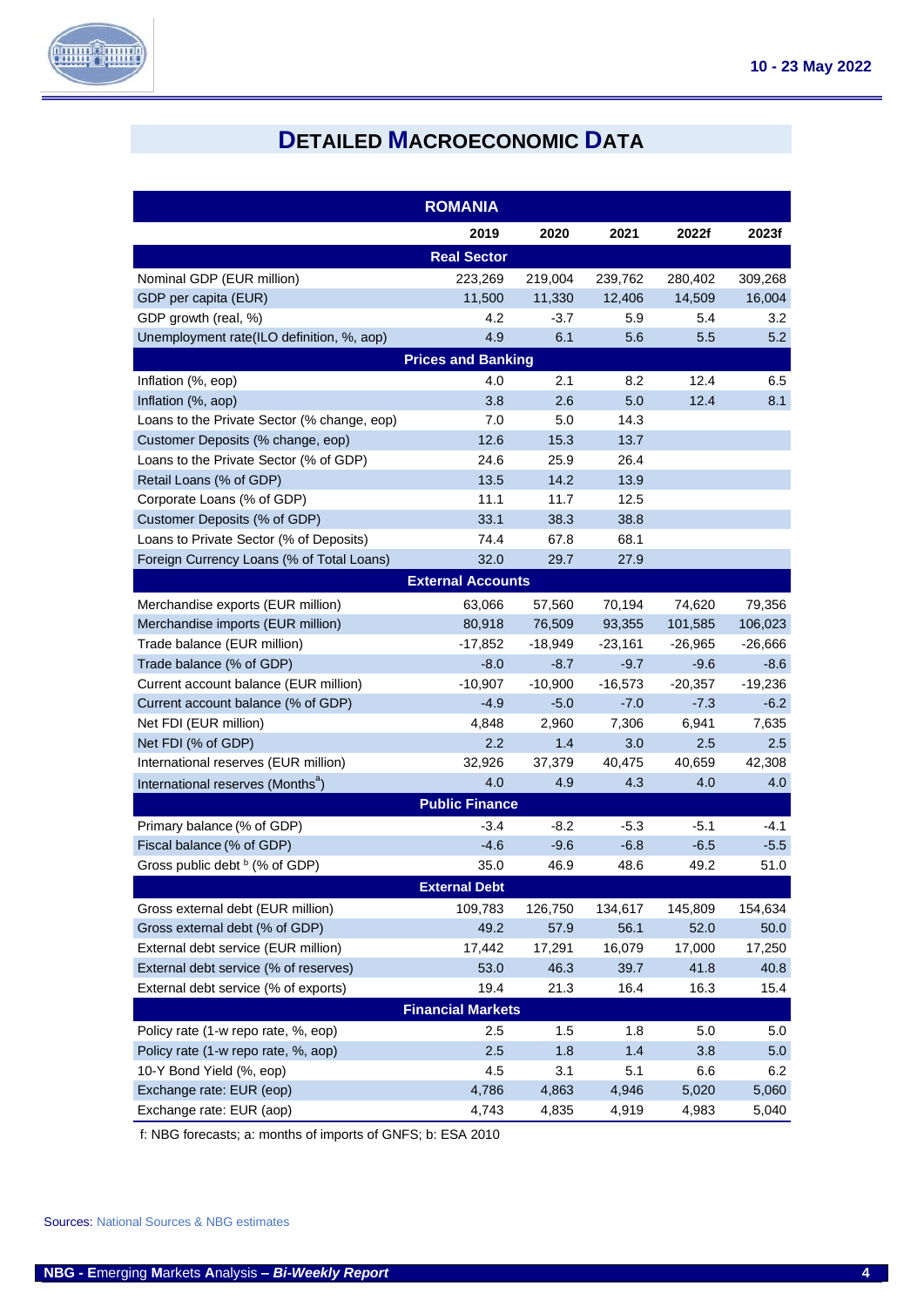

| <b>BULGARIA</b>                               |                           |          |          |          |          |  |  |
|-----------------------------------------------|---------------------------|----------|----------|----------|----------|--|--|
|                                               | 2019                      | 2020     | 2021f    | 2022f    | 2023f    |  |  |
|                                               | <b>Real Sector</b>        |          |          |          |          |  |  |
| Nominal GDP (EUR million)                     | 61,557                    | 61,330   | 67,871   | 79,345   | 86,222   |  |  |
| GDP per capita (EUR)                          | 8,856                     | 8,867    | 9,872    | 11,610   | 12,693   |  |  |
| GDP growth (real, %)                          | 4.0                       | $-4.4$   | 4.2      | 3.0      | 3.1      |  |  |
| Unemployment rate(ILO definition, %, aop)     | 5.3                       | 6.1      | 5.3      | 5.1      | 4.9      |  |  |
|                                               | <b>Prices and Banking</b> |          |          |          |          |  |  |
| Inflation (%, eop)                            | 3.8                       | 0.1      | 7.8      | 12.0     | 3.6      |  |  |
| Inflation (%, aop)                            | 3.1                       | 1.7      | 3.3      | 13.5     | 5.4      |  |  |
| Loans to the Private Sector (% change, eop)   | 7.4                       | 4.5      | 8.3      |          |          |  |  |
| Customer Deposits (% change, eop)             | 10.7                      | 10.2     | 9.0      |          |          |  |  |
| Loans to the Private Sector (% of GDP)        | 48.6                      | 51.0     | 49.9     |          |          |  |  |
| Retail Loans (% of GDP)                       | 19.4                      | 20.9     | 21.5     |          |          |  |  |
| Corporate Loans (% of GDP)                    | 29.2                      | 30.0     | 28.4     |          |          |  |  |
| Customer Deposits (% of GDP)                  | 66.4                      | 73.5     | 72.3     |          |          |  |  |
| Loans to Private Sector (% of Deposits)       | 73.2                      | 69.4     | 68.9     |          |          |  |  |
| Foreign Currency Loans (% of Total Loans)     | 32.4                      | 31.1     | 27.7     |          |          |  |  |
|                                               | <b>External Accounts</b>  |          |          |          |          |  |  |
| Merchandise exports (EUR million)             | 29,119                    | 27,272   | 34,278   | 36,509   | 37,511   |  |  |
| Merchandise imports (EUR million)             | 32,028                    | 29,213   | 37,573   | 40,780   | 41,820   |  |  |
| Trade balance (EUR million)                   | $-2,908$                  | $-1,941$ | $-3,296$ | $-4,271$ | $-4,309$ |  |  |
| Trade balance (% of GDP)                      | $-4.7$                    | $-3.2$   | $-4.9$   | $-5.4$   | $-5.0$   |  |  |
| Current account balance (EUR million)         | 1,148                     | -0,041   | $-0,271$ | $-1,118$ | $-0,702$ |  |  |
| Current account balance (% of GDP)            | 1.9                       | $-0.1$   | $-0.4$   | $-1.4$   | $-0.8$   |  |  |
| Net FDI (EUR million)                         | 1,238                     | 2,785    | 1,139    | 1,366    | 1,571    |  |  |
| Net FDI (% of GDP)                            | 2.0                       | 4.5      | 1.7      | 1.7      | 1.8      |  |  |
| International reserves (EUR million)          | 24,836                    | 30,848   | 34,597   | 34,646   | 35,865   |  |  |
| International reserves (Months <sup>a</sup> ) | 8.0                       | 11.1     | 9.8      | 9.1      | 9.1      |  |  |
|                                               | <b>Public Finance</b>     |          |          |          |          |  |  |
| Primary balance (% of GDP)                    | $-0.4$                    | -2.4     | $-2.5$   | -4.5     | $-3.3$   |  |  |
| Fiscal balance (% of GDP)                     | $-1.0$                    | $-2.9$   | $-2.9$   | $-5.0$   | $-3.8$   |  |  |
| Gross public debt <sup>b</sup> (% of GDP)     | 20.0                      | 24.7     | 25.1     | 26.6     | 28.2     |  |  |
|                                               | <b>External Debt</b>      |          |          |          |          |  |  |
| Gross external debt (EUR million)             | 37,716                    | 39,813   | 41,965   | 43,640   | 43,973   |  |  |
| Gross external debt (% of GDP)                | 61.3                      | 64.9     | 61.8     | 55.0     | 51.0     |  |  |
| External debt service (EUR million)           | 6,957                     | 7,041    | 7,000    | 8,200    | 7,100    |  |  |
| External debt service (% of reserves)         | 28.0                      | 22.8     | 20.2     | 23.7     | 19.8     |  |  |
| External debt service (% of exports)          | 17.7                      | 20.4     | 16.1     | 17.8     | 14.8     |  |  |
|                                               | <b>Financial Markets</b>  |          |          |          |          |  |  |
| Base Interest Rate (%, eop)                   | 0.0                       | 0.0      | 0.0      | 0.0      | 0.3      |  |  |
| Base Interest Rate (%, aop)                   | 0.0                       | 0.0      | 0.0      | 0.0      | 0.2      |  |  |
| 10-Y Bond Yield (%, eop)                      | 0.4                       | 0.4      | 0.7      | 1.5      | 1.8      |  |  |
| Exchange rate: EUR (eop)                      | 1.956                     | 1.956    | 1.956    | 1.956    | 1.956    |  |  |
| Exchange rate: EUR (aop)                      | 1.956                     | 1.956    | 1.956    | 1.956    | 1.956    |  |  |

f: NBG forecasts; a: months of imports of GNFS; b: ESA 2010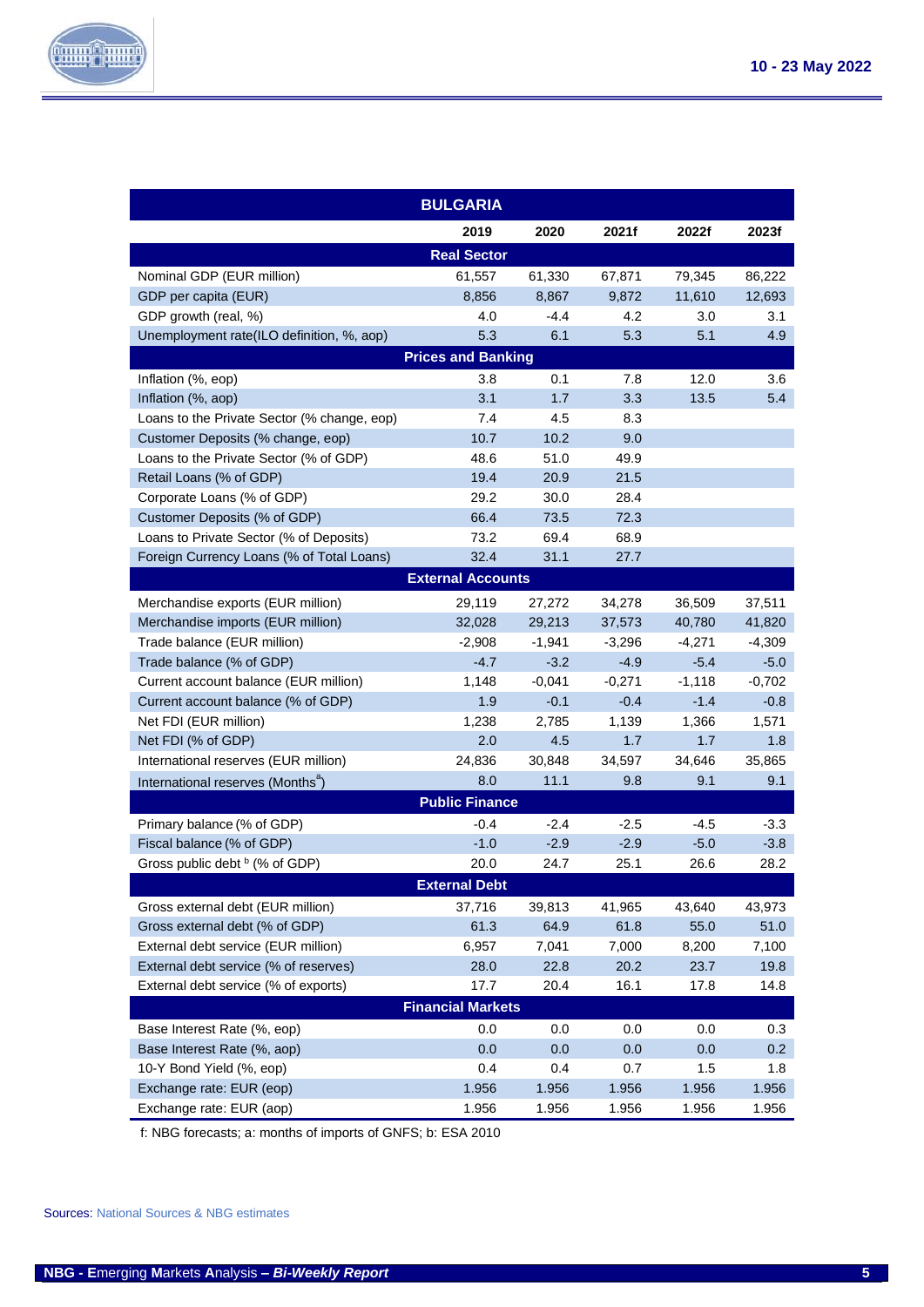

|                                                    | <b>EGYPT</b>              |           |           |           |           |
|----------------------------------------------------|---------------------------|-----------|-----------|-----------|-----------|
|                                                    | 2018/19*                  | 2019/20*  | 2020/21*  | 2021/22f* | 2022/23f* |
|                                                    |                           |           |           |           |           |
| Nominal GDP (USD million)                          | 303,034                   | 364,957   | 403,994   | 406,290   | 467,510   |
| GDP per capita (USD)                               | 3.089                     | 3.628     | 3.926     | 3.871     | 4.367     |
| GDP growth (real, %)                               | 5.6                       | 3.6       | 3.3       | 5.5       | 4.5       |
| Unemployment rate (%, aop)                         | 8.6                       | 8.3       | 7.3       | 7.3       | 7.2       |
|                                                    | <b>Prices and Banking</b> |           |           |           |           |
| Inflation (%, eop)                                 | 9.4                       | 5.6       | 4.9       | 15.5      | 7.8       |
| Inflation (%, aop)                                 | 13.9                      | 5.7       | 4.5       | 8.7       | 13.8      |
| Loans to the Private Sector (% change, eop)        | 12.5                      | 19.5      | 21.2      |           |           |
| Customer Deposits (% change, eop)                  | 11.9                      | 16.5      | 19.3      |           |           |
| Loans to the Private Sector (% of GDP)             | 22.9                      | 24.8      | 27.8      |           |           |
| Retail Loans (% of GDP)                            | 6.5                       | 7.7       | 8.9       |           |           |
| Corporate Loans (% of GDP)                         | 16.4                      | 17.2      | 18.9      |           |           |
| Customer Deposits (% of GDP)                       | 63.8                      | 68.0      | 75.1      |           |           |
| Loans to Private Sector (% of Deposits)            | 35.8                      | 36.5      | 37.0      |           |           |
| Foreign Currency Loans (% of Total Loans)          | 20.0                      | 15.9      | 12.7      |           |           |
|                                                    | <b>External Accounts</b>  |           |           |           |           |
| Merchandise exports (USD million)                  | 28,495                    | 26,376    | 28,677    | 35,557    | 41,775    |
| Merchandise imports (USD million)                  | 66,529                    | 62,841    | 70,736    | 82,582    | 91,337    |
| Trade balance (USD million)                        | $-38,034$                 | $-36,465$ | $-42,060$ | $-47,025$ | $-49,562$ |
| Trade balance (% of GDP)                           | $-12.6$                   | $-10.0$   | $-10.4$   | $-11.6$   | $-10.6$   |
| Current account balance (USD million)              | $-10,894$                 | $-11,167$ | $-18,436$ | $-17,643$ | $-16,636$ |
| Current account balance (% of GDP)                 | $-3.6$                    | $-3.1$    | $-4.6$    | $-4.3$    | $-3.6$    |
| Net FDI (USD million)                              | 7,862                     | 7,102     | 4,835     | 5,681     | 6,533     |
| Net FDI (% of GDP)                                 | 2.6                       | 1.9       | 1.2       | 1.4       | 1.4       |
| International reserves (USD million)               | 44,481                    | 38,202    | 40,584    | 38,084    | 38,984    |
| International reserves (Months <sup>a</sup> )      | 7.5                       | 6.7       | 6.5       | 4.8       | 4.6       |
|                                                    | <b>Public Finance</b>     |           |           |           |           |
| Primary balance (% of GDP)                         | 2.0                       | 1.8       | 1.2       | 0.9       | 0.6       |
| Fiscal balance (% of GDP)                          | $-8.0$                    | $-7.9$    | $-7.7$    | $-7.1$    | $-6.5$    |
| Gross public debt (% of GDP)                       | 90.4                      | 87.2      | 91.0      | 88.5      | 86.0      |
|                                                    | <b>External Debt</b>      |           |           |           |           |
| Gross external debt (USD million)                  | 108,699                   | 123,491   | 137,860   | 142,500   | 150,000   |
| Gross external debt (% of GDP)                     | 35.9                      | 33.8      | 34.1      | 35.1      | 32.1      |
| External debt service <sup>b</sup> (USD million)   | 12,800                    | 16,100    | 18,500    | 22,600    | 26,300    |
| External debt service <sup>b</sup> (% of reserves) | 28.8                      | 42.1      | 45.6      | 56.5      | 64.8      |
| External debt service (% of exports $\mathbf{S}$ ) | 25.8                      | 36.5      | 45.0      | 47.5      | 47.9      |
|                                                    | <b>Financial Markets</b>  |           |           |           |           |
| Policy rate (O/N deposit rate, %, eop)             | 15.8                      | 9.3       | 8.3       | 12.8      | 12.3      |
| Policy rate (O/N deposit rate, %, aop)             | 16.3                      | 11.9      | 8.5       | 9.0       | 12.5      |
| 3-M T-bill rate (%, eop)                           | 18.0                      | 12.3      | 12.5      | 14.3      | 14.0      |
| Exchange rate: USD (eop)                           | 16.65                     | 16.11     | 15.66     | 18.50     | 18.50     |
| Exchange rate: USD (aop)                           | 17.56                     | 16.04     | 15.70     | 17.90     | 18.50     |

\*: fiscal year starting in July and ending in June; f: NBG forecasts; a: months of imports of GNFS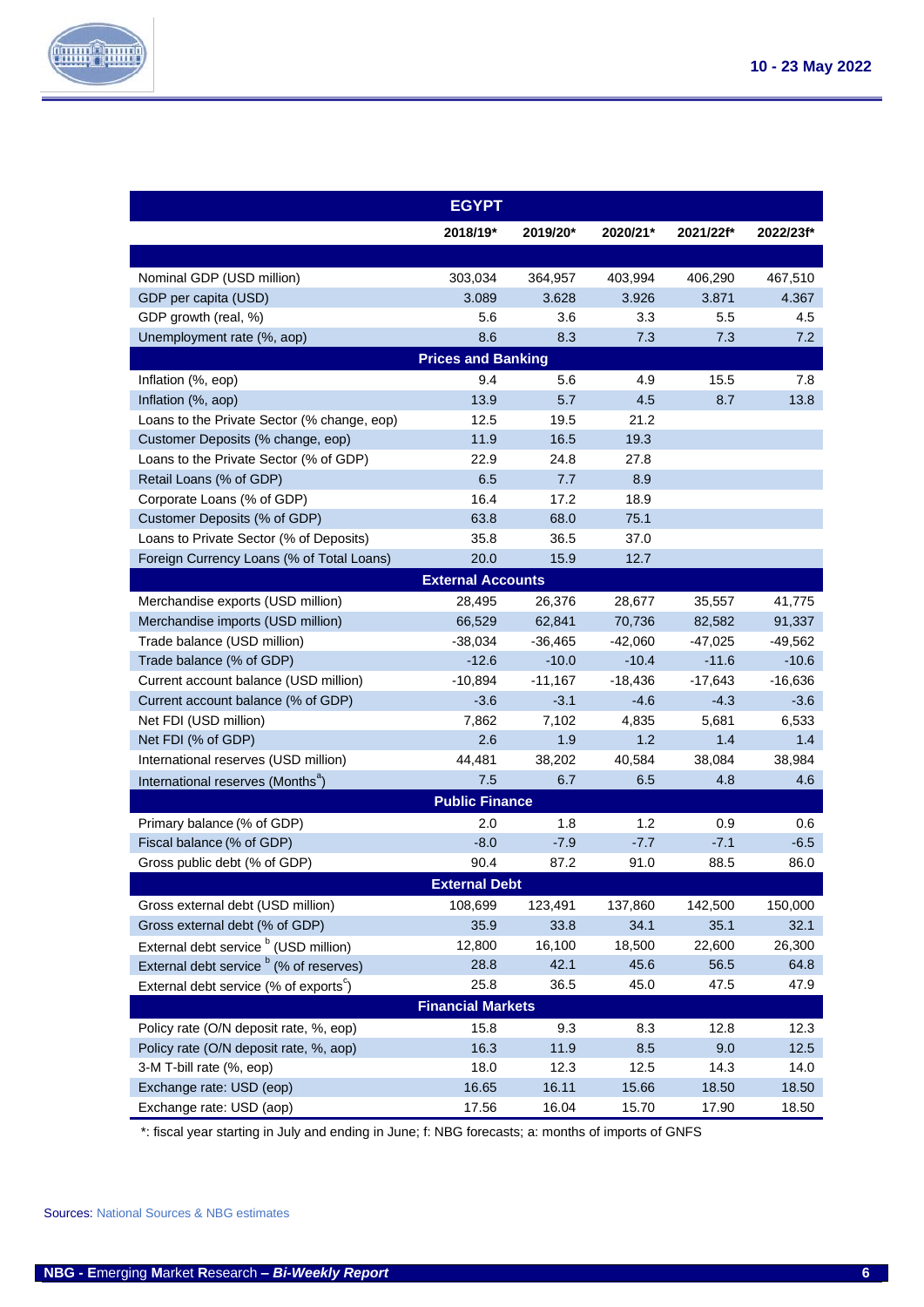

### <span id="page-7-0"></span>**REGIONAL SNAPSHOT: MACROECONOMIC INDICATORS**





**Public Finance (% of GDP, 2022F)**





**Unemployment (%, 2022F, aop**)





**FX Reserves (Months of Imports, 2022F**)



Sources: National Sources & NBG estimates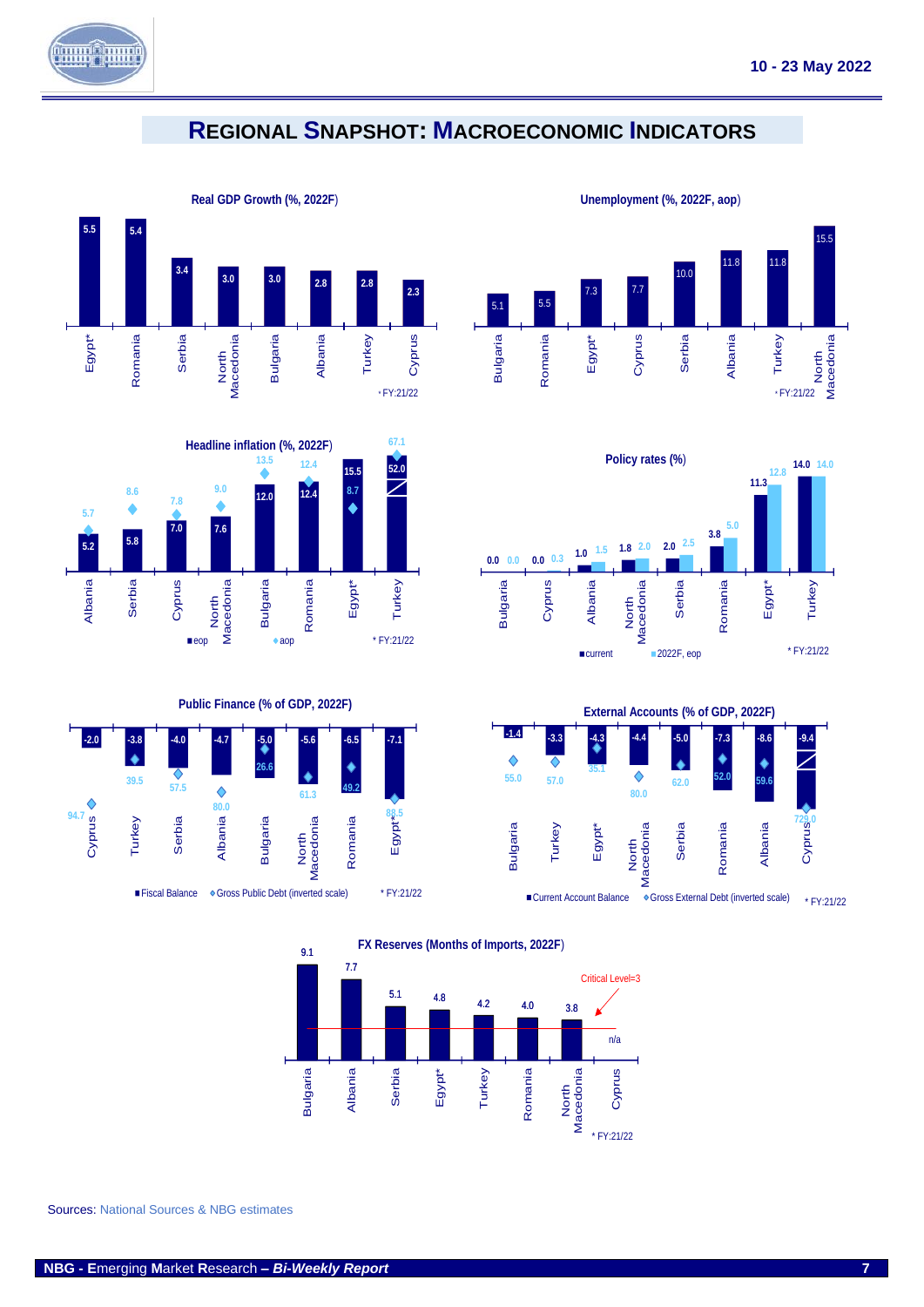

## **REGIONAL SNAPSHOT: FINANCIAL MARKETS**

<span id="page-8-0"></span>







**Money Market Rates (1-month, %)**





**EUR-Denominated Sovereign Spreads (bps)** 

Sources: Reuters & NBG estimates